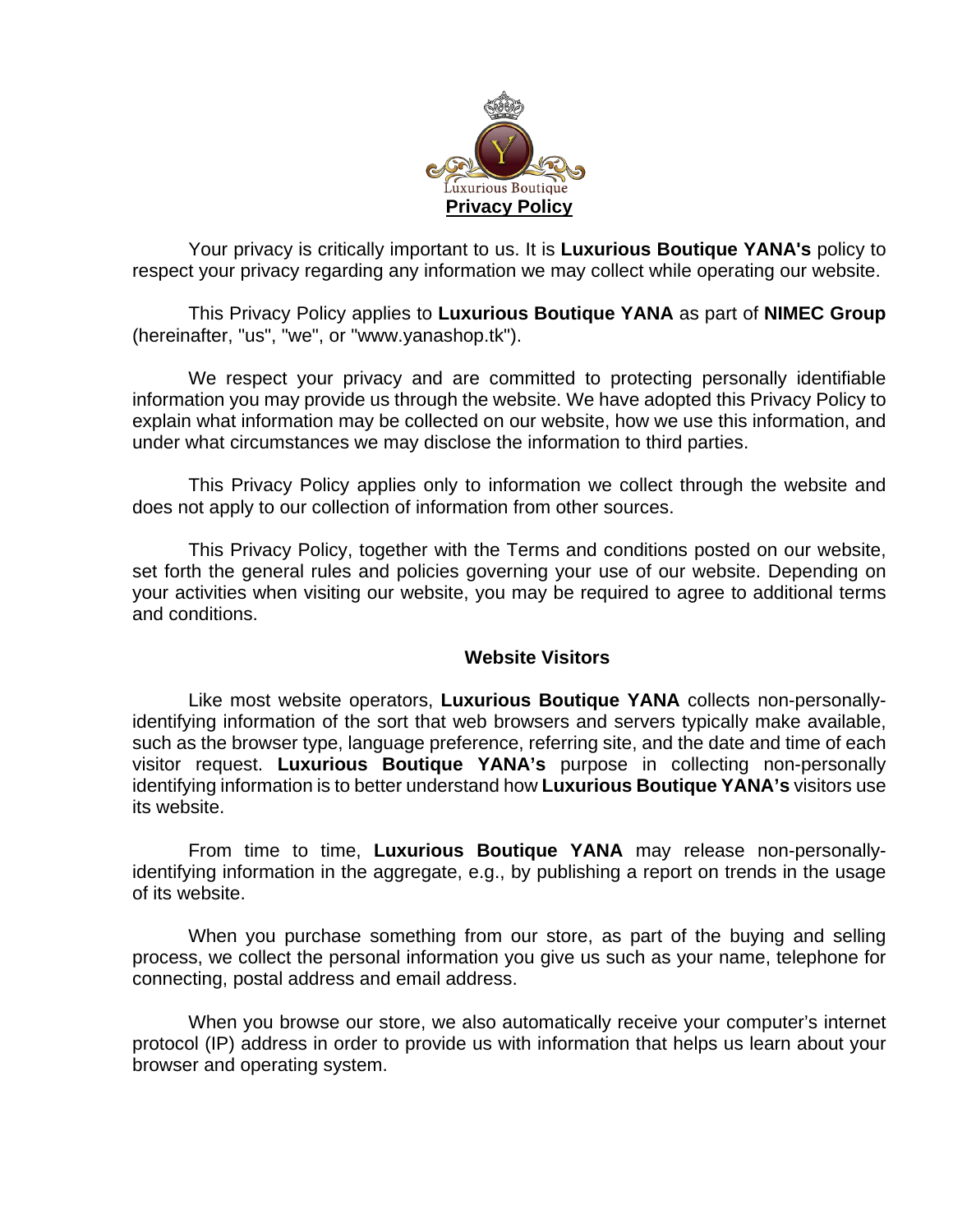# **Email marketing**

With your permission, we may send you emails about our store, new products and other updates. **Luxurious Boutique YANA** also collects potentially personally-identifying information like Internet Protocol (IP) addresses for logged in users and for users leaving comments on [http://www.yanashop.uk](http://www.yanashop.uk/) blog posts. **Luxurious Boutique YANA** only discloses logged in user and commenter IP addresses under the same circumstances that it uses and discloses personally-identifying information as described below.

# **Gathering of Personally-Identifying Information**

Certain visitors to **Luxurious Boutique YANA's** websites choose to interact with **Luxurious Boutique YANA** in ways that require **Luxurious Boutique YANA** to gather personally-identifying information. The amount and type of information that **Luxurious Boutique YANA** gathers depends on the nature of the interaction. For example, we ask visitors who sign up for a blog at [http://www.yanashop.uk](http://www.yanashop.uk/) to provide a username and email address.

## **Security**

The security of your Personal Information is important to us, but remember that no method of transmission over the Internet, or method of electronic storage is 100% secure. While we strive to use commercially acceptable means to protect your Personal Information, we cannot guarantee its absolute security.

#### **Advertisements**

Ads appearing on our website may be delivered to users by advertising partners, who may set cookies. These cookies allow the ad server to recognize your computer each time they send you an online advertisement to compile information about you or others who use your computer. This information allows ad networks to, among other things, deliver targeted advertisements that they believe will be of most interest to you. This Privacy Policy covers the use of cookies by **Luxurious Boutique YANA** and does not cover the use of cookies by any advertisers.

#### **Links to External Sites**

Our Service may contain links to external sites that are not operated by us. If you click on a third party link, you will be directed to that third party's site. We strongly advise you to review the Privacy Policy and terms and conditions of every site you visit.

We have no control over, and assume no responsibility for the content, privacy policies or practices of any third party sites, products or services.